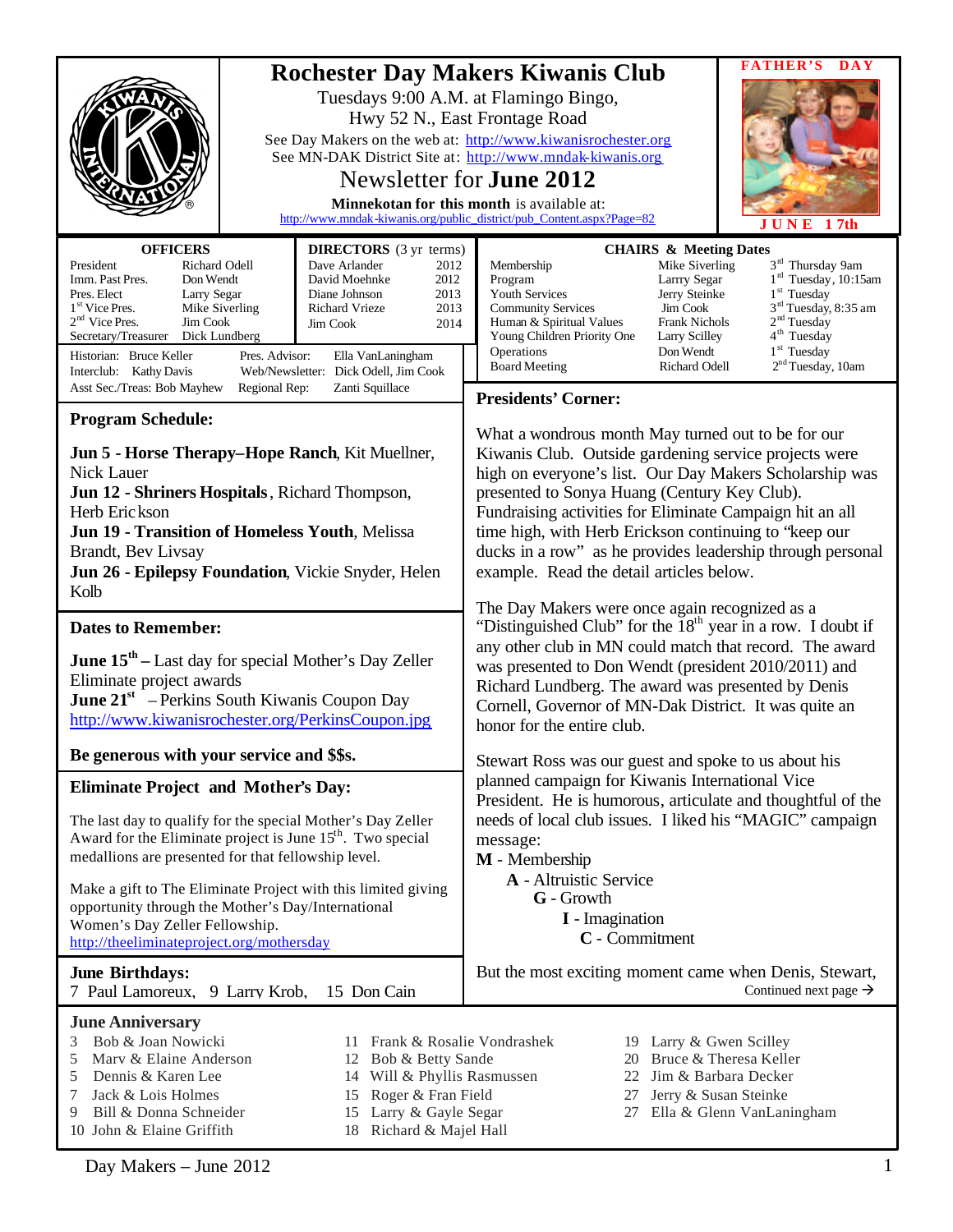### **Secretary/Treasurer's Report – May 2012**

| <b>Bank Balance 4/30/12:</b>   |               | \$12,623.92 |
|--------------------------------|---------------|-------------|
| <b>Administrative Account:</b> |               | \$11,288.69 |
| Service Account:               | $\mathcal{S}$ | -589.68     |
| Hockey/YCPO:                   | S.            | 406.94      |
| <b>Bike Repair:</b>            | \$            | 141.97      |
| K-Family                       |               | \$1,376.00  |

**Day Makers on leave:**Don Cain, Judy Lien

**April Service Hour Statistics:** 861 hours by 51 members, 56% Participation.

## **May Board Meeting Summary:**

At the March meeting, the board discussed a request by our District President Elect, Cindy Braseth, to participate in a University of Minnesota research study to identify the value that service clubs bring to the communities they serve. The board decided that our club should participate, with Jack Zierdt heading the effort by our club. According to Jack, we should hear from the University in a week or so.

The following have been nominated for offices beginning October 1, 2012: Second Vice President: Judy Zierdt, Directors: Rick Johnson and Helen Kolb. These will be read and voted on at future club meetings.

The board accepted a recommendation of the Eliminate Committee to offer subsidized Hixson and Zeller Fellowships to members. The subsidy would be covered by Eliminate monies credited to our club, which are raised at meetings and fundraisers.

District Convention delegates and alternates will be selected from those members planning to attend at our June board meeting.

The board discussed the proposed Kiwanis International \$15 per year dues increase. The board and members will make a decision on how to direct our International Convention delegates to vote. The board discussed the club's possible involvement in the new Rochester Children's Museum if there is interest by members.

ontinued next column  $\rightarrow$ 

**Kiwanis Mission Statement:**

**Kiwanis is a global organization of volunteers dedicated to changing the world one child and one community at a time.**

# **May Board Meeting: COMMITTEE REPORTS**

**Program-** Programs are booked through June.The picnic is scheduled for August  $7<sup>th</sup>$  at Quarry Hill Park. The Annual Banquet Meeting is scheduled for September 25<sup>th</sup>.

**Human & Spiritual Values-** The committee is considering a paperback book collection for the women's reformatory. There will be more details at the next board meeting.

**ELIMINATE-** A check is on the way from Herbergers. The Gangster Trip is close to selling out. The committee is working on a grant from Thrivent.

Richard Lundberg, Secretary/Treasurer

**Presidents Corner:** (continued from page 1)

and Herb Erickson presented the **Mother's Day Zeller Award** to **Diane Johnson** as she has stepped up to becoming a Zeller Fellow by supporting a Zeller Fellowship for the Eliminate program. Considering all of Diane's other work and Kiwanis SLP activities it was a major financial commitment.





She clearly has her "*Eliminate Ducks in a Row.*"

Dick Odell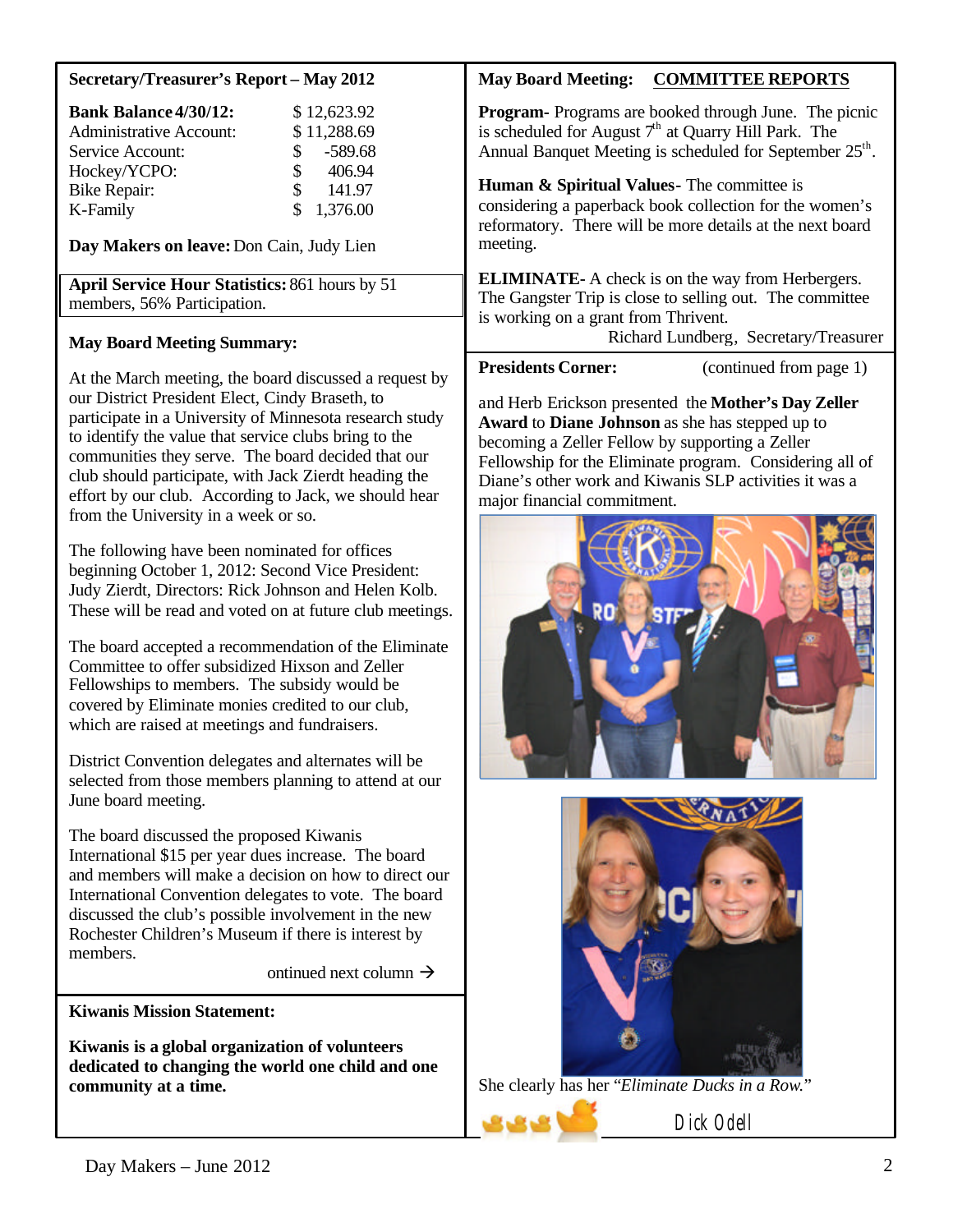**Eliminate Project:** World Wide Fundraising Status

As of May 10, 2012, The Eliminate Project, Kiwanis's global campaign for children, in partnership with UNICEF, has raised US\$11,847,186.11 million in cash and pledges (\$49.63 per member average).

Eliminate now has a total of 131 Model Clubs, 16 100K Clubs, 7 Lead Gifts, 28 Major Gifts and 1,403 Walter Zeller Fellows.

For a detail breakdown by country or US state, go to the following web link: <http://sites.kiwanis.org/Kiwanis/en/theELIMINATEproject/Progress/Summaryoffundraisingtotals.aspx> Dick Odell

## **Riverside K-Kids Butterfly Garden Project:**

The garden on the east side of Riverside Elementary looks really great, in spite of 80-90 degree days with devastating winds. This would not be the case without contributions from numerous Kiwanis Day Makers, the Riverside K-kids and several other members from the Rochester community.

Jeff Feece from Sargent's Landscape Nursery designed the garden and incorporated over 250 donated perennials into the final planting. Very impressive. Peoples' Coop donated \$392 from "Operation Roundup" toward purchases of materials. Olmsted County Master Gardeners donated and planted over 200 perennials. Master Gardeners along with Kiwanis Day Makers instructed the Riverside K-kids in planting 86 lilies and Hostas which were donated from the gardens of the Kiwanis Day Makers. And several Day Makers with strong backs along with many enthusiastic Kkids spread 25 yards of mulch to prepare the site for planting.

The K-kids are quite protective of "their garden" and remind other students to watch where they step. Key Club members from Century plus some Day Makers installed a temporary fence lining the paths as an additional reminder. The 5<sup>th</sup> grade classes are taking turns watering the garden. The staff at Riverside has been very impressed with the new garden. Several teachers and staff have signed up to water the plants during the summer.

You are invited to view the butterfly garden from  $6<sup>th</sup>$  street S E. It is almost guaranteed that you will see a butterfly and maybe the small rabbit that lives in the garden. For a full immersion experience, walk through the 400 students while they are playing during recess. It is amazing how well they get along and really quite inspiring.



Al Strom and Sue Thalacker